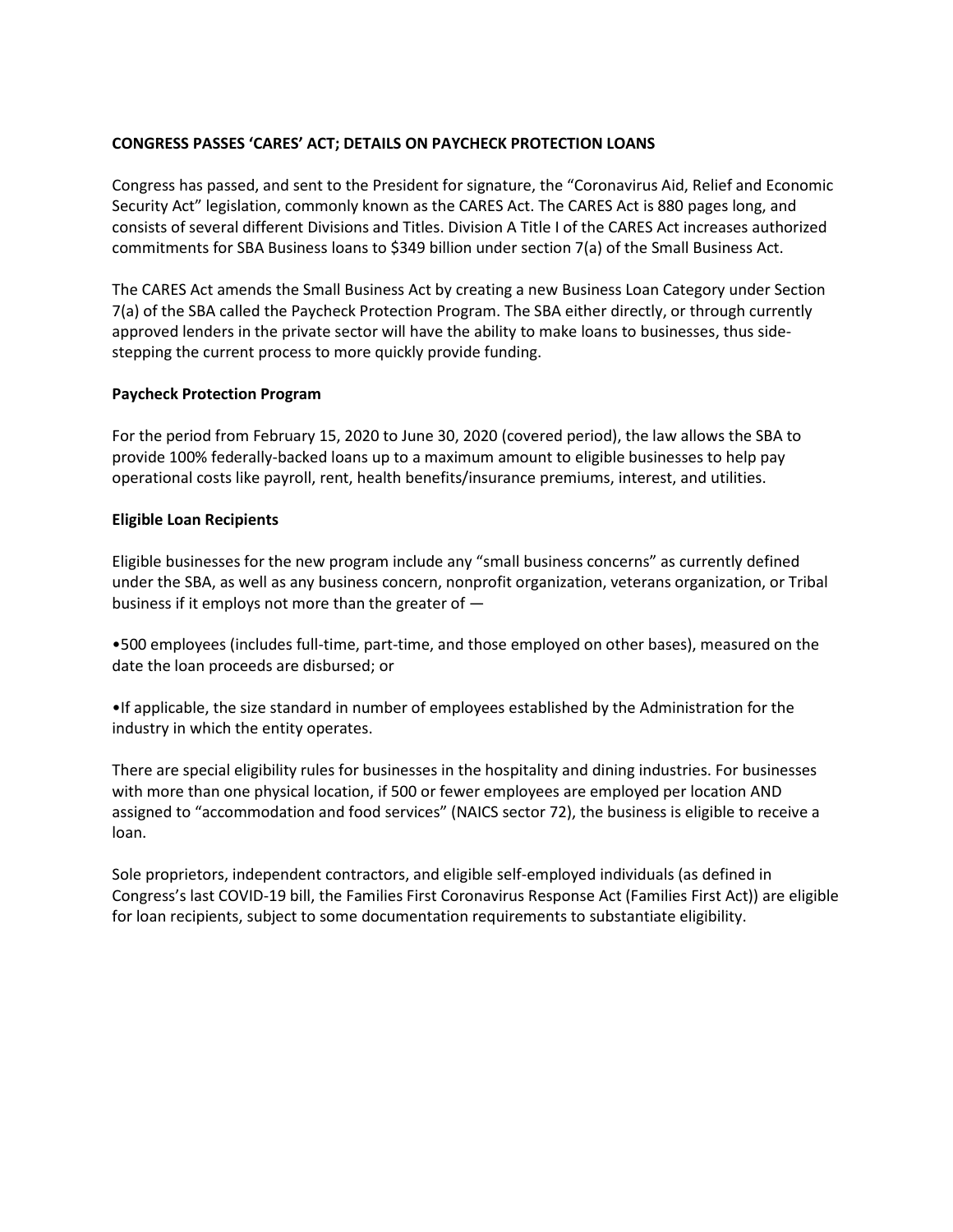### **Maximum Loan Amount**

The maximum loan amount is the lesser of:

1. The Sum of:

•2.5 times the average total monthly payroll costs incurred in the one-year period before the loan is made (or for seasonal employers the average monthly payroll costs for the 12 weeks beginning on February 15, 2019, or from March 1, 2019 to June 30, 2019), PLUS

•The outstanding amount of a loan made under the SBA's Disaster Loan Program between January 31, 2020 and the date on which such loan may be refinanced as part of this new program; OR

2. Upon request, for businesses that were not in existence during the period from February 15, 2019 to June 30, 2019

•2.5 times the average total monthly payroll payments from January 1, 2020 to February 29, 2020, PLUS

•The outstanding amount of a loan made under the SBA's Disaster Loan Program between January 31, 2020 and the date on which such loan may be refinanced as part of this new program OR

3. \$10 million.

### **General Loan Provisions**

•No collateral or personal guarantee is required for a loan.

•The interest rate on loans under the program is not to exceed 4%.

•Loan proceeds not forgiven (see below) are payable over 10 years starting with the date of the application for loan forgiveness.

•There will be no fee associated with the loans and no prepayment penalty for any payments made.

•The Administrator has no recourse against any individual, shareholder, member, or partner of an eligible loan recipient for non-payment, unless the individual uses the loan proceeds for unauthorized purposes (see discussion below of permitted uses).

•Cannot be denied based on "credit elsewhere" meaning availability of credit from non-federal sources

In evaluating eligibility of borrowers, a lender must consider whether the borrower was operating on February 15, 2020 and had employees or independent contractors from whom the borrower paid.

A loan made under the SBA's EIDL Program on or after January 31, 2020, may be refinanced as part of a covered loan under this new program as soon as these new loans are made available. The CARES Act specifically allows SBA EIDL recipients with economic injury disaster loans made since January 31, 2020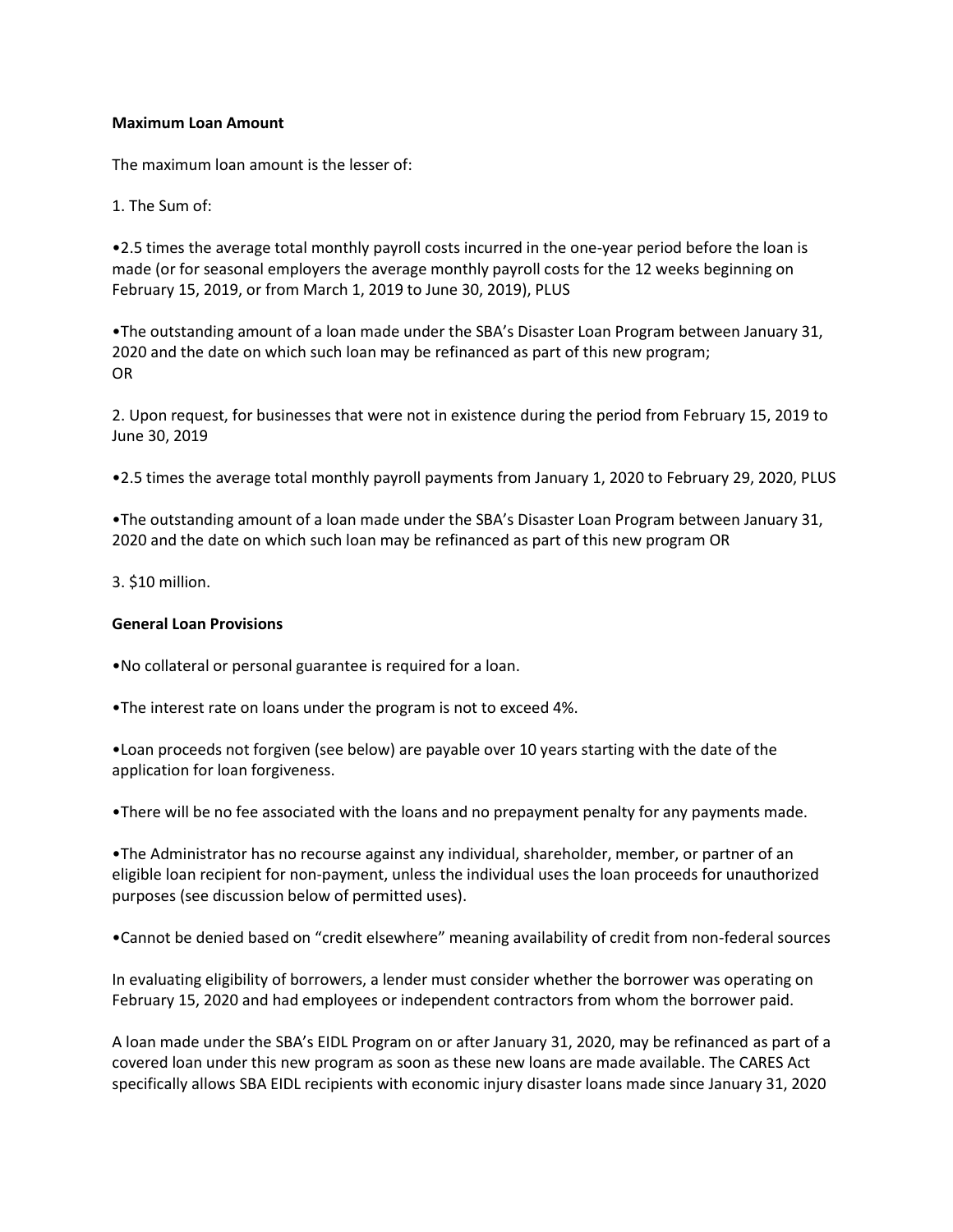for purposes other than the permitted loan uses under this program to receive assistance under this program.

# **Use of Proceeds**

In general, businesses may, in addition to uses already allowed under the SBA's Business Loan Program, use the loans for:

•Payroll costs (excludes individual employee compensation above \$100,000 per year, prorated for the covered period; certain federal taxes; compensation to employees whose principal place of residence is outside of the US; and sick and family leave wages for which credit is allowed under the Families First Act);

•Group health care benefits during periods of paid sick, medical, or family leave, and insurance premiums;

- •Salaries, commissions, or similar compensations;
- •Payments of interest on mortgage obligations;
- Rent/lease agreement payments;
- •Utilities; and
- •Interest on any other debt obligations incurred before the covered period.

#### **Loan Forgiveness and Payment Deferral Relief**

The CARES Act requires lenders to provide payment deferment relief (for principal, interest, and fees) for impacted borrowers for six months to one year. Lenders are required to provide such relief during the covered period.

In addition, the program loans qualify for the CARES Act's broader loan forgiveness provisions in Section 1106. Specifically, indebtedness is forgiven in an amount (not to exceed the principal amount of the loan) equal to the following costs incurred and payments made during the covered period:

- •Payroll costs;
- •Interest payments on mortgages;
- •Rent; and
- •Utility payments.

Forgiveness amounts will be reduced for any employee cuts or reductions in wages.

The reduction in forgiveness for reduced number of employees is calculated as follows: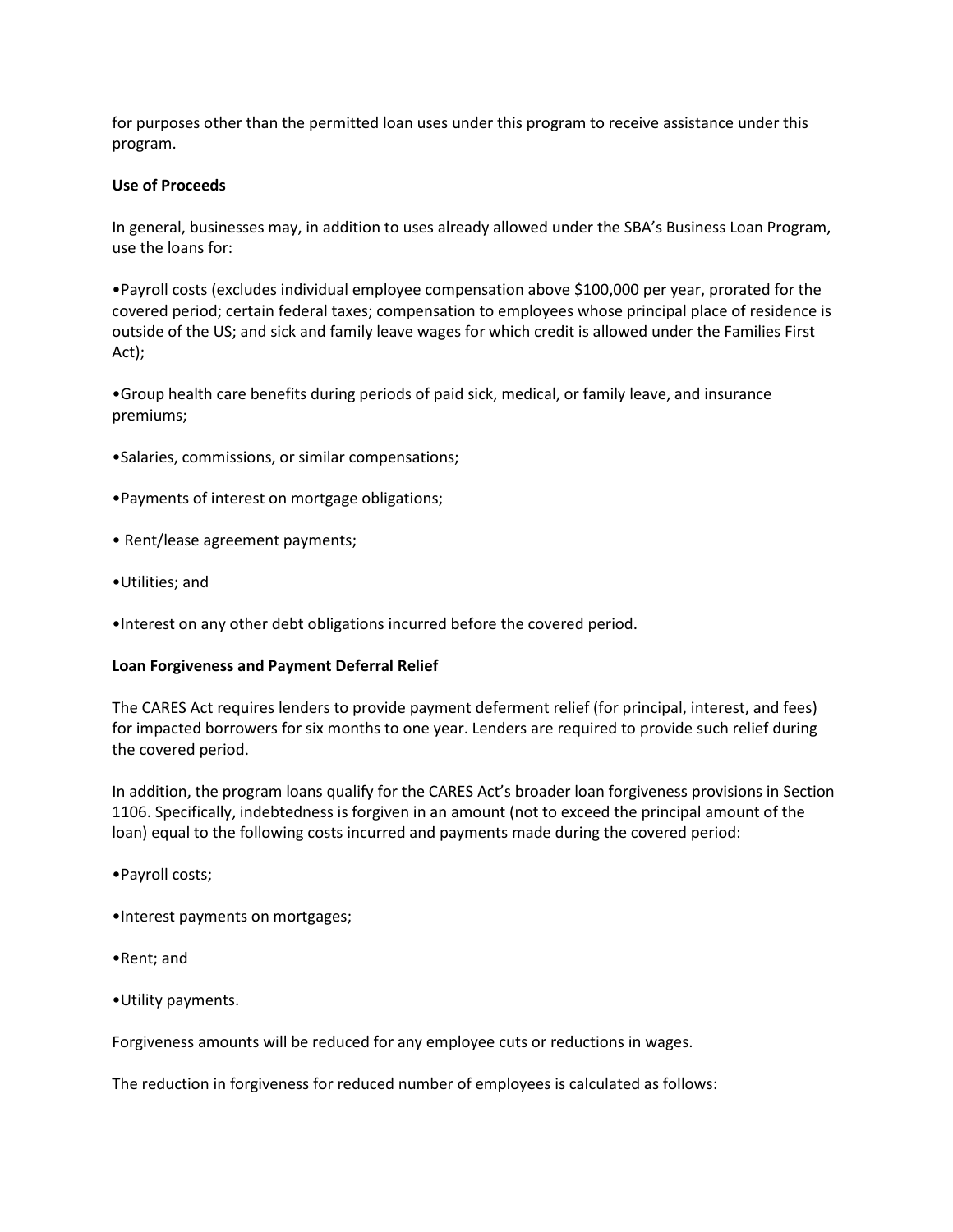•Total loan principal,

• Multiplied by a fraction calculated as:

o The average number of full-time equivalent employees (FTE) for the 8-week period beginning on the date of the origination of a covered loan,

o Divided by the average number of FTE for the period from February 15, 2019 thru June 30, 2019 (or at the election of the borrower, the average number of FTE for the period January 1, 2020 through February 29, 2020).

•For example, assume the following fact pattern:

Average FTE for 8-week period = 90 Average FTE for period February 15, 2019 thru June 30, 2019 = 100 Average FTE for the period January 1, 2020 thru February 29, 2020 = 80 Loan Principal = \$500,000 Loan Principal forgiveness = \$450,000, calculated as follows:  $$450,000 = $500,000$  (loan principal) x (90/100)

The reduction in forgiveness for reduced wages is calculated as follows:

•Reduction in total salary or wages of any employee during the covered period that is in excess of 25% of the employee's salary/wages during the employee's most recent full quarter of employment before the covered period (for purposes of this paragraph, "employee" is limited to those employees who did not receive during any single pay period during 2019 a salary or wage at an annualized rate of pay over \$100,000).

There is relief from these forgiveness reduction penalties for employers who rehire employees or make up for wage reductions by June 30, 2020.

There is also a required process to apply for loan forgiveness. Borrowers seeking forgiveness of amounts must submit to their lender –

•Documentation verifying full-time equivalent employees (FTEE) on payroll and their pay rates;

•Documentation on covered costs/payments (e.g., documents verifying mortgage, rent, and utility payments);

•Certification from a business representative that the documentation is true and correct and that forgiveness amounts requested were used to retain employees and make other forgiveness-eligible payments; and

•Any other documentation the Administrator may require.

Forgiveness amounts that would otherwise be includible in gross income, for federal income tax purposes, are excluded.